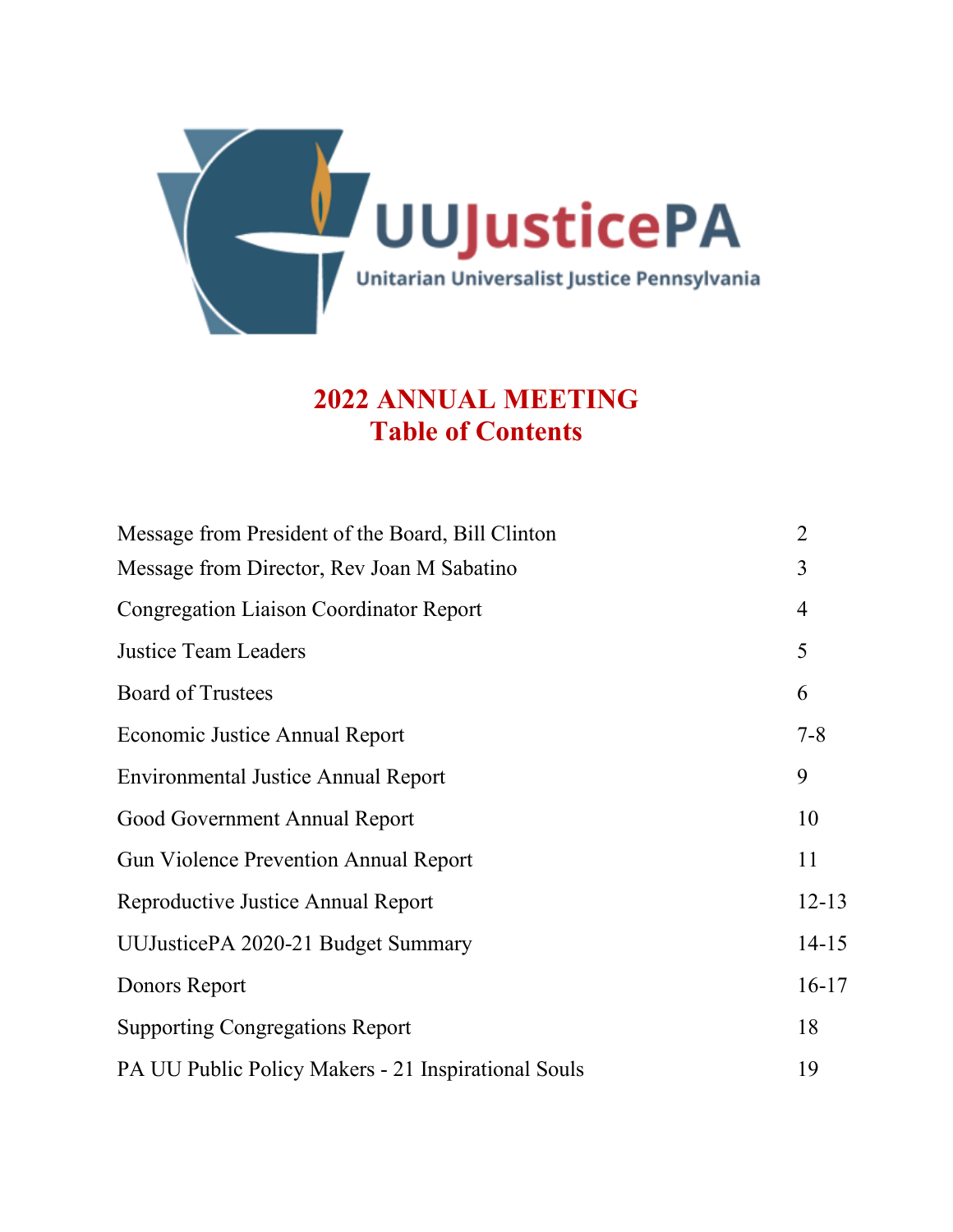# **Dear UUJusticePA Members and Supporters,**

**Thank you.** On behalf of the Board of Trustees, I offer gratitude and thanks for your continued support of our justice advocacy work in PA, especially during the challenge of this critical election year for Pennsylvania. It is only through your financial support and active participation in November's election that we will be able to elect legislators that reflect our UU values on issues that come before them.

**Board Leadership.** We are a Board of activist members who work to increase member enrollment, raise money and build strong, active relationships with social justice leaders in our congregations. The Board's role is to support member congregations in their local justice work and coordinate statewide efforts to advance policy that supports our UU values.

**Our goals** are to expand progressive voting in PA, advocate for just policies, and encourage members to be active in government by running for office and serving in policy-development roles. In partnership with the UUA and its UU the Vote campaign, we will focus on assuring our UU members are registered and ready to make their votes count. Turnout will be key in this election cycle.

**Justice teams.** Our six justice teams continue to be the backbone of the organization. A huge thank you to justice team co-leaders and to all who attend monthly Zoom video calls where actions are created to respond to legislative developments. The justice teams work effectively across their issue silos when immediate action is required.

**Staff.** Thanks to our Director Rev. Joan Sabatino, Caron Carnahan CLM, our Congregation Liaison Coordinator, and Ruth Thomas, our Acting Administrator, for their leadership in implementing our programs by connecting UUJusticePA to its members and congregations. Our effectiveness as an organization depends so much on our staff. We deeply appreciate them.

**Thank you again** for your continued support and for joining this hybrid UUJusticePA Annual Meeting. I am confident that we will use the challenge of this election year to join together to elect candidates that reflect UU values of justice and equity. Harrisburg needs our moral leadership and advocacy.

# **Working for justice,**

Bill Clinton President of the Board of Trustees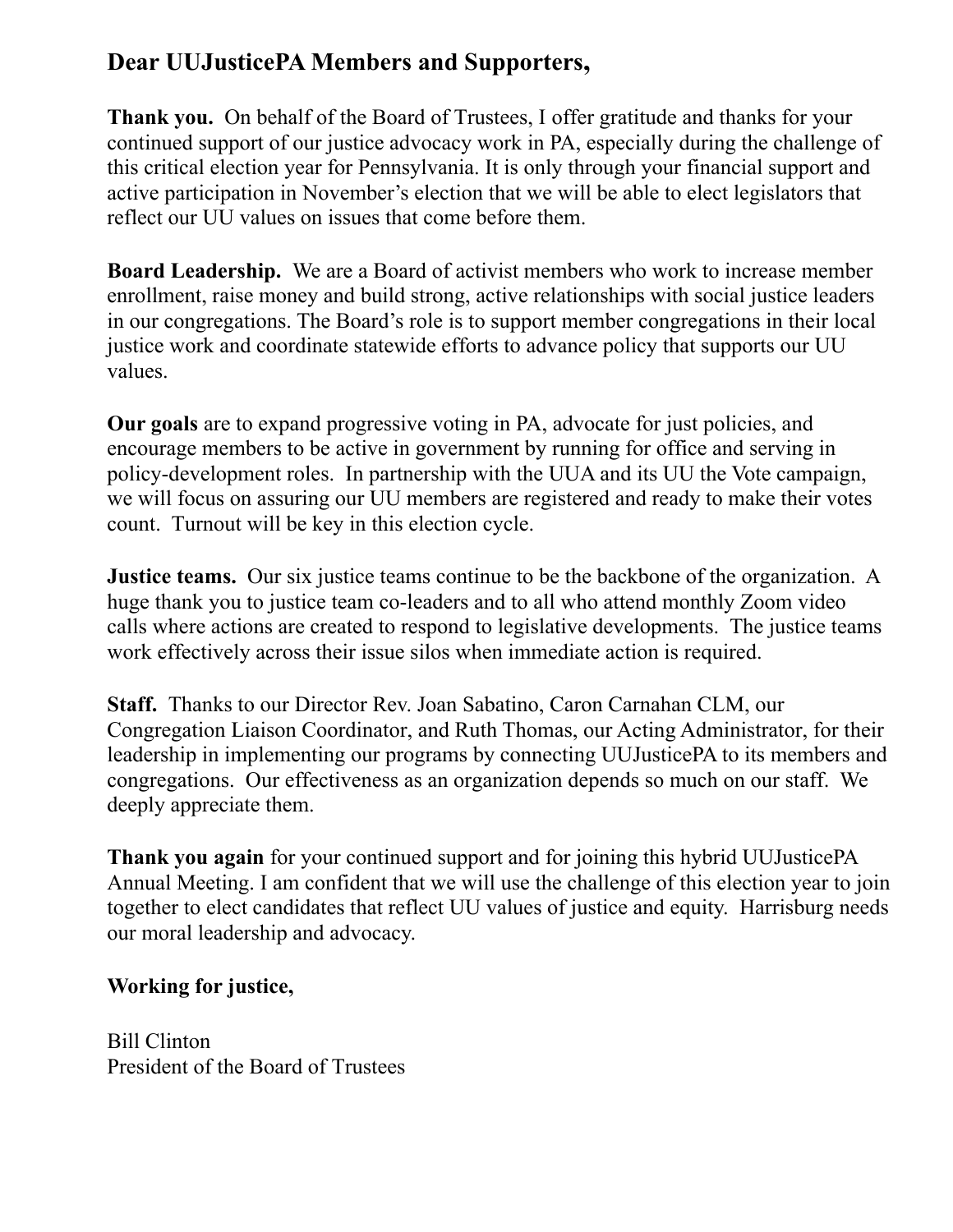## 2022 Annual Meeting Message from Director

At last year's Annual Meeting, I said, "It is a good thing we are all still young enough to take on tech challenges and wise enough to be flexible." And here we are again, this year, coordinating a hybrid event.

UUJusticePA is a strong organization – we are healthy and always seeking more and better. We have a great team. I would not be able to do my work without Ruth Thomas at the computer. I'm a big picture thinker; Ruth fills in the details for me.

Caron Carnahan came on Board just after the 2020 election. And she has revitalized our Liaison Program. She reports we now have 40 active liaisons in 34 congregations. That's all, but a handful of very small congregations with active liaisons.

We'll watch the PowerPoint again tomorrow morning with the 12-month retrospective. That is the work of our graphic consultant – Jesi Butler. She helps us show the world we are active.

In the Fall of 2019, when I held the Director of Legislative Affairs position, we wrote a grant to the UUA to get UU's to Harrisburg. Then Covid came, and we could not justify how we had or would continue to spend the money. Two years later Fall of 2021, the Capital opened again, and we re-applied and received funding for UUs to come to Harrisburg.

How do I use that money? I reimbursed mileage and bought some food, but I've learned to partner with larger organizations. So, for instance, we had 20 UUs joined with CeaseFirePA to lobby for Gun Violence Prevention legislation last month. We reimbursed CeaseFirePA for the lunch vouchers we all received, and four of our UUs took advantage of a bus ride – 2 from Pittsburgh and 2-from Philadelphia.

We continue to work with Senator Art Haywood and Rep. Patty Kim (who defeated her challenger this week) to raise the minimum wage.

This coming week we have UUs coming to Harrisburg to partner with Education Voters PA to lobby for fairer school funding for our public schools and CADBI (Coalition Against Death by Incarceration for Criminal Justice Reform.

Another shout-out to Caron Carnahan who has helped organize our postcard initiative (I have lots of postcards here, please take a package back to your congregation.) Read Caron's report for the details, but the critical thing is we have mailed approximately 1,000 postcards so far in 2022.

And now we are going to UUtheVotePA. PA is THE critical state. Stay tuned for details tomorrow afternoon.

I believe that our state needs our Unitarian Universalist values. Regardless of party affiliation, our PA General Assembly would look different and act differently if everyone in our state voted. We are also both a 501©3 non-partisan and a 501©4 able to do partisan work.

Join me in Harrisburg and your local communities. Not only is our work necessary, but it's also an invitation to who we are and what we care about.

*Holding Ground in our faith and moving justice forward in PA, joan*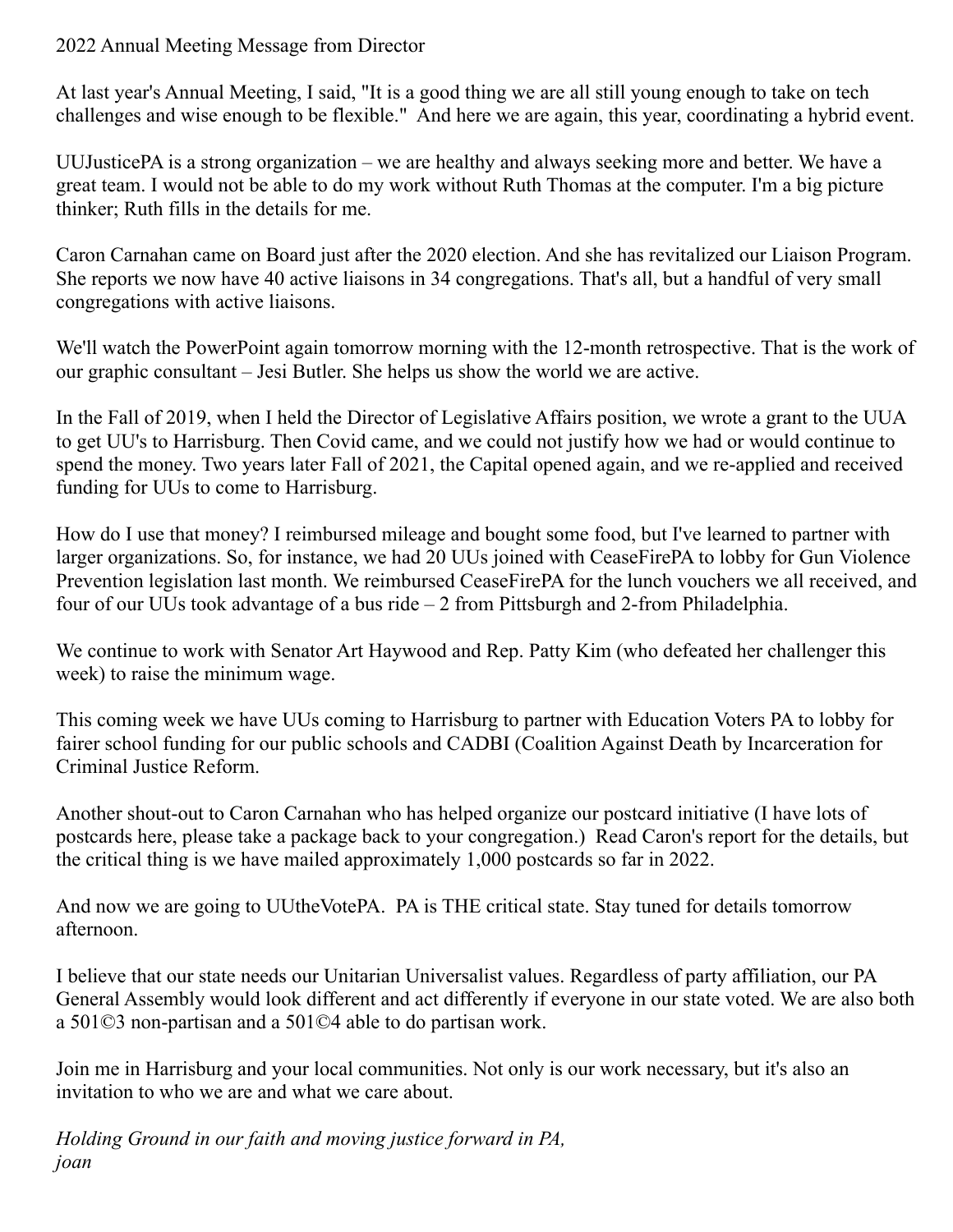# UUJusticePA Annual Meeting Congregation Liaison Coordinator Report May 16, 2022

The Congregation Liaison team is up and running. Here are a few highlights from this busy year:

- To date, there are 40 active liaisons in 34 congregations across PA.
- Quarterly Liaison Meetings were held on  $5/25/21$ ,  $8/3/21$ ,  $1/25/22$ , and  $4/26/22$ .
- One of the UUJusticePA priorities for this year was increasing membership and raising funds. The liaisons played an active role in recruiting new members and following up on renewals. They were instrumental in spreading the word about the Each One Reach One campaign and the end of year matching fundraiser.
- A Justice Team Lobby Day post carding initiative was established. Here is how it works: a few weeks before a Justice Team's lobby day, they submit their issue for the day, talking points and postcard language to Rev. Joan and Caron, who then disseminate it to the Congregational Liaisons. They, in turn, bring their people together to write post cards. A mailing date is set for one week before the lobby date, by which time we have flooded legislators' mailboxes with our message. So far, our congregations have supported 5 Lobby Days sending close to 1,000 postcards to PA legislators. Energy around this project is growing.
- The Liaison program infrastructure is ready to support the UUtheVotePA outreach.

Respectfully submitted,

Caron Carnahan, CLM Congregation Liaison Coordinator UUJusticePA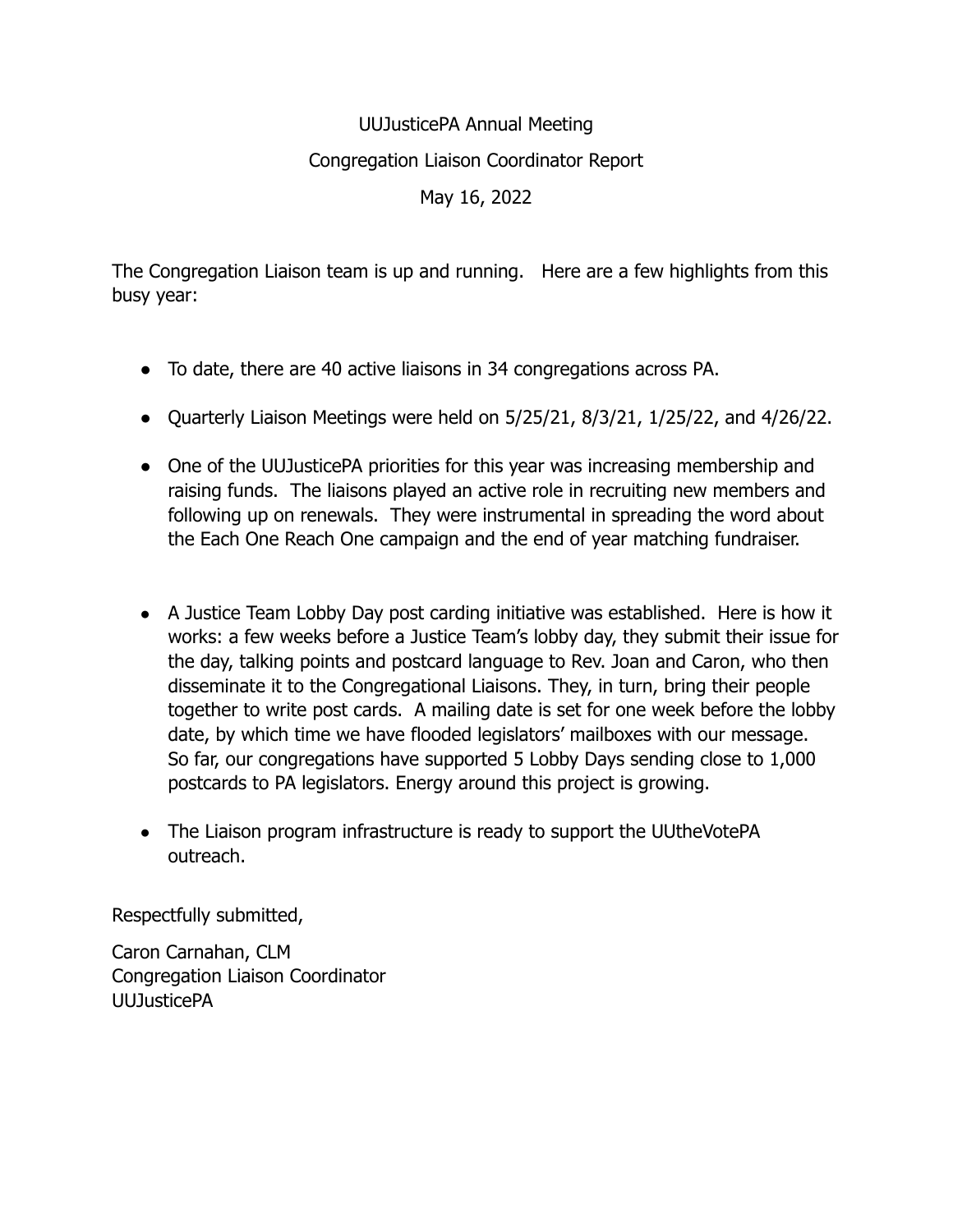# **CURRENT LEADERSHIP UNITARIAN UNIVERSALIST JUSTICE PA MAY 21, 2022**

| <b>UUJusticePA Justice Team Leaders</b>           |                                |                                                                                 |  |
|---------------------------------------------------|--------------------------------|---------------------------------------------------------------------------------|--|
| <b>Team Leaders</b>                               | <b>Team</b>                    | <b>Monthly Zoom Meeting</b><br>Day & Time                                       |  |
| Margaret Carrow &<br>Michele Capobianco           | Criminal Justice Reform        | Last Monday -8:00 p.m.<br>Except July & December                                |  |
| Mardys Leeper, Tara Stephenson<br>& Anita Mentzer | Economic Justice               | 2nd Tuesday 8:00 p.m.                                                           |  |
| Rachel Mark                                       | <b>Environmental Justice</b>   | 2nd Thursday 7:00 p.m.                                                          |  |
| Tom Ulrich<br>& Neil Goldstein                    | Good Government                | 1 <sup>st</sup> Tuesday<br>Every other month<br>Feb, April, June, Aug, Oct, Dec |  |
| Tom Buglio                                        | <b>Gun Violence Prevention</b> | 3 <sup>rd</sup> Tuesday<br>7:00 p.m.<br>Except July & December                  |  |
| Karen Sykes<br>& Dev Howerton                     | Reproductive Justice           | $3rd$ Wednesday 8:00 p.m.                                                       |  |

# **UUJusticePA All Team Call**

1<sup>st</sup> Tuesday every other month Jan, March, May, July, Sept, Nov 7:00 p.m**.**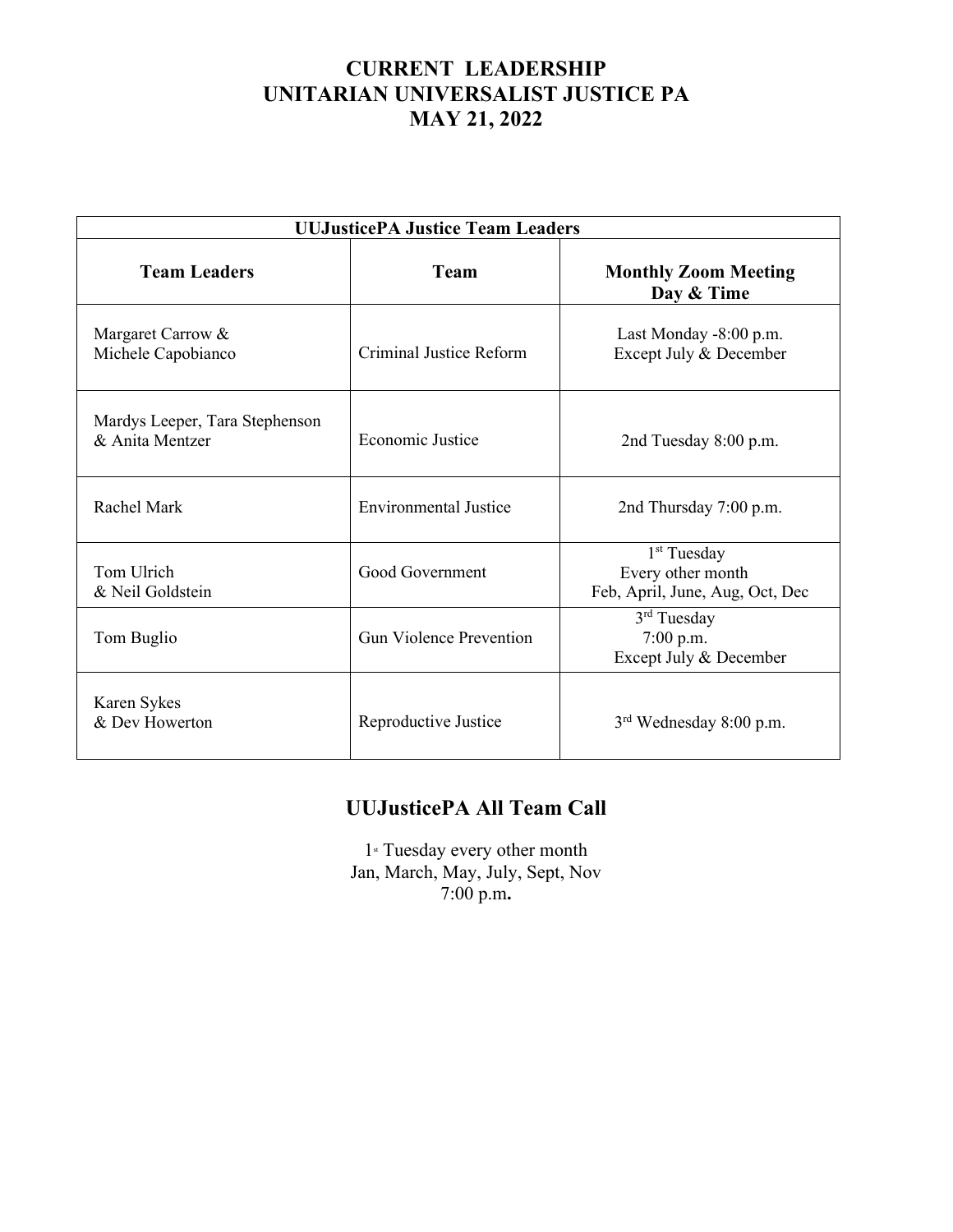# **2022 UUJusticePA Board of Trustess**

| <b>Name</b>             | <b>Position</b>        | Congregation                                   | <b>Term</b><br><b>Ends</b> |
|-------------------------|------------------------|------------------------------------------------|----------------------------|
| <b>Bill Clinton</b>     | <b>Board President</b> | UU Church Delaware Co                          | 4/2025                     |
| Tim Styer               | <b>Board Treasurer</b> | UU Church of the Restoration                   | 4/2023                     |
| Margaret Dobrinska      | <b>Board Member</b>    | UU Fellowship of Centre Co                     | 4/2023                     |
| Jordi Comas             | <b>Board Member</b>    | UU<br>Congregation<br>of Susquehanna<br>Valley | 4/2024                     |
| <b>Richard Williams</b> | <b>Board Member</b>    | UU<br>Congregation<br>of Wyoming<br>Valley     | 4/2024                     |
| Donna Alcorn            | <b>Board Member</b>    | UU<br>Congregation<br>of York                  | 4/2025                     |

# **STAFF**

| <b>Name</b>           | <b>Position</b>             | Congregation        |
|-----------------------|-----------------------------|---------------------|
|                       |                             | Minister Emerita,   |
| Rev. Joan M. Sabatino | Director                    | First UU Church of  |
|                       |                             | Indiana             |
|                       |                             |                     |
| Caron Carnahan, OLM   | Congregation Liaison        | Ginger Hill UU      |
|                       | Coordinator                 | Congregation        |
|                       |                             |                     |
| <b>Ruth Thomas</b>    | <b>Acting Administrator</b> | First UU Indiana PA |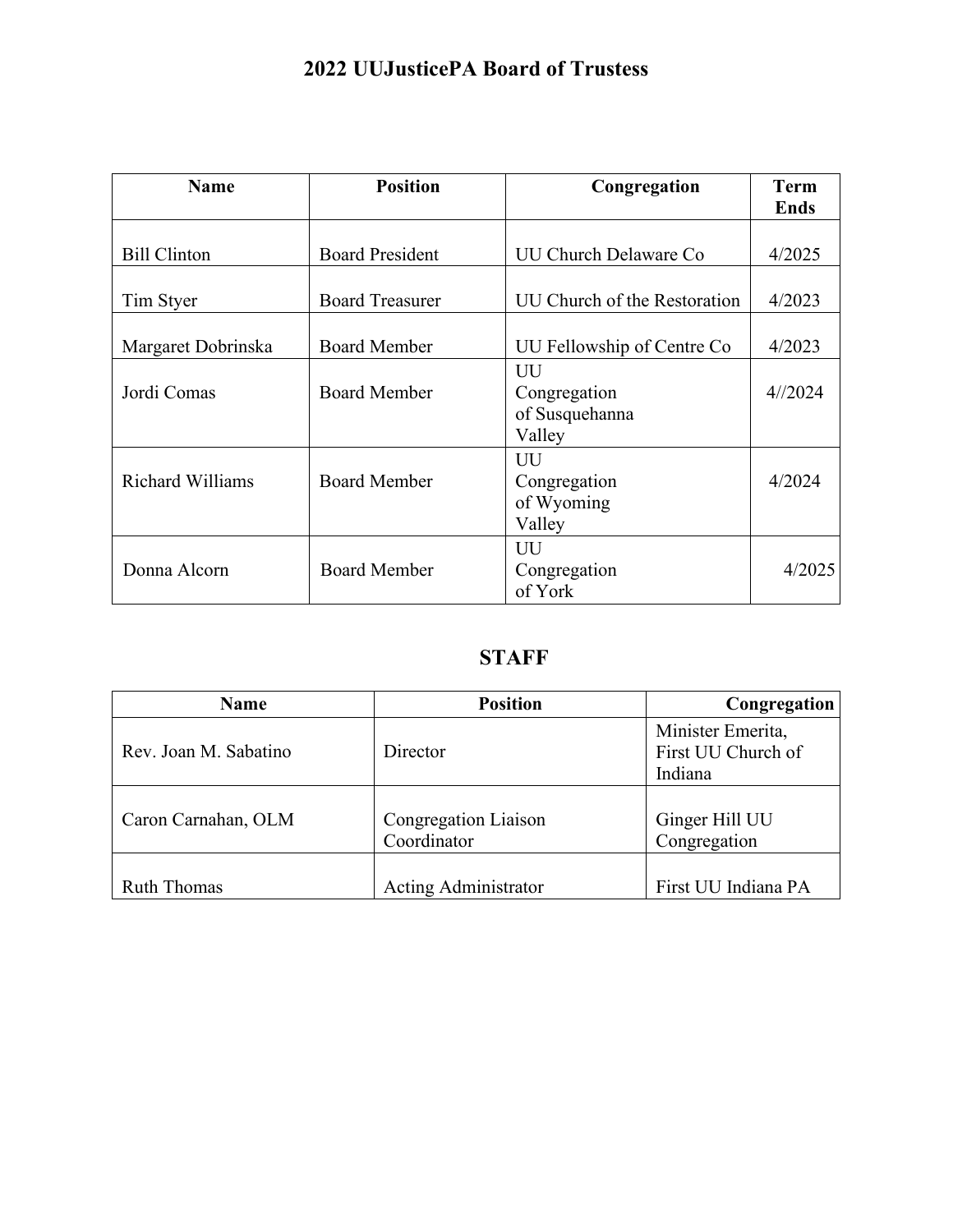#### **UUJusticePA Economic Justice Annual Report 2022**

#### **Mission:**

Our UU principles of respect for the dignity of all, and for the democratic process, call us to extend the principles of justice into the economic sphere. We join in the struggle to ensure that all Pennsylvanians have the basic means of survival, access to living wage work, a quality public education, and the right to organize for justice and dignity on the job.

#### **Raise the Minimum Wage**

**Background**: Pennsylvania legislators continue to deny low wage workers a living wage. Our minimum wage of \$7.25 per hour is the lowest in the entire North East of the country. We supported two bills in the Labor & Industries of the PA House and Senate. Sen. Christine Tartaglione's SB 12, would raise the minimum wage to \$15/hour over 5 years, eliminate the tipped minimum wage and provide other wage protections. Senator Laughlin's SB 672 would raise the minimum to a mere \$10/hr, indexed to inflation, which is inadequate. In the House, Rep Patty Kim's HB 345 would immediately raise One Fair Wage to \$12/hr, slowly then up to \$15. Additionally, Governor Wolf has supported a minimum wage hike to \$15/hour in the current budget.

**Actions:** Throughout the year, we had a representative on bi-monthly meetings with the Coalition for Raising the Minimum Wage. We looked to the PA Budget and Policy Center, Keystone Research Center, We the People PA and Business for a Fair Wage to guide us. In September, several Centre County UUs attended a town hall hosted by Sen. Art Haywood in State College, PA. Haywood has facilitated Coalition efforts state wide. Centre County is important in our efforts because Rep. Kerry Benninghoff, Majority Leader of the House and Sen. Jake Coran, Pres Pro Tempore of the Senate reside there. Bills need their support for passage. Then, on October  $26<sup>th</sup>$  we had a lobby day in Harrisburg to support the two \$15/hr legislative bills above. In January we participated with the Coalition's media blitz to advertise the issue. In February, we participated in another lobby day to raise the wage and visited key legislators. The goal for the balance of the year is to make raising Pennsylvania's wage to \$15/hour over several years an election issue. Everyone is encouraged to look for vulnerable legislators in your area, or identify districts where the legislator is not running again. Flood the candidates with calls, emails, social media, or post cards/letters, or LTEs urging them to support raising Pennsylvania's minimum wage to \$15/hr. The goal is to get out the vote for candidates who express support for raising the wage.

#### **Education:**

**Background**: Our public schools have not received adequate funding to meet our children's education needs according to the PA Constitution. The state government is breaking its own law, underfunding our schools by billions of dollars. Reliance on local property taxes creates huge disparities between rich and poor school districts in rural, urban and suburban areas. A Fair Funding Trial is the outcome of a lawsuit by six plaintiffs protesting the lack of adequate funding in their school districts. Furthermore, funding for mostly low-income public schools is being decreased even more through transfer of education funds to charter and private schools by ill-advised bills in the state legislature. Without a good education, a person's chance of earning a livable wage is greatly diminished. We look to Education Voters, Public Citizens for Children and Youth, and the Education Law Center for information and collaboration. In April of 2021 EJ hosted a UUJusticePA special event via zoom with presentations from all three groups.

**Actions**: A number of organizations which support public education held a rally on the steps of the Capitol on Nov. 12. Rev. Sabatino was one of the speakers and six UUJusticePA members were present.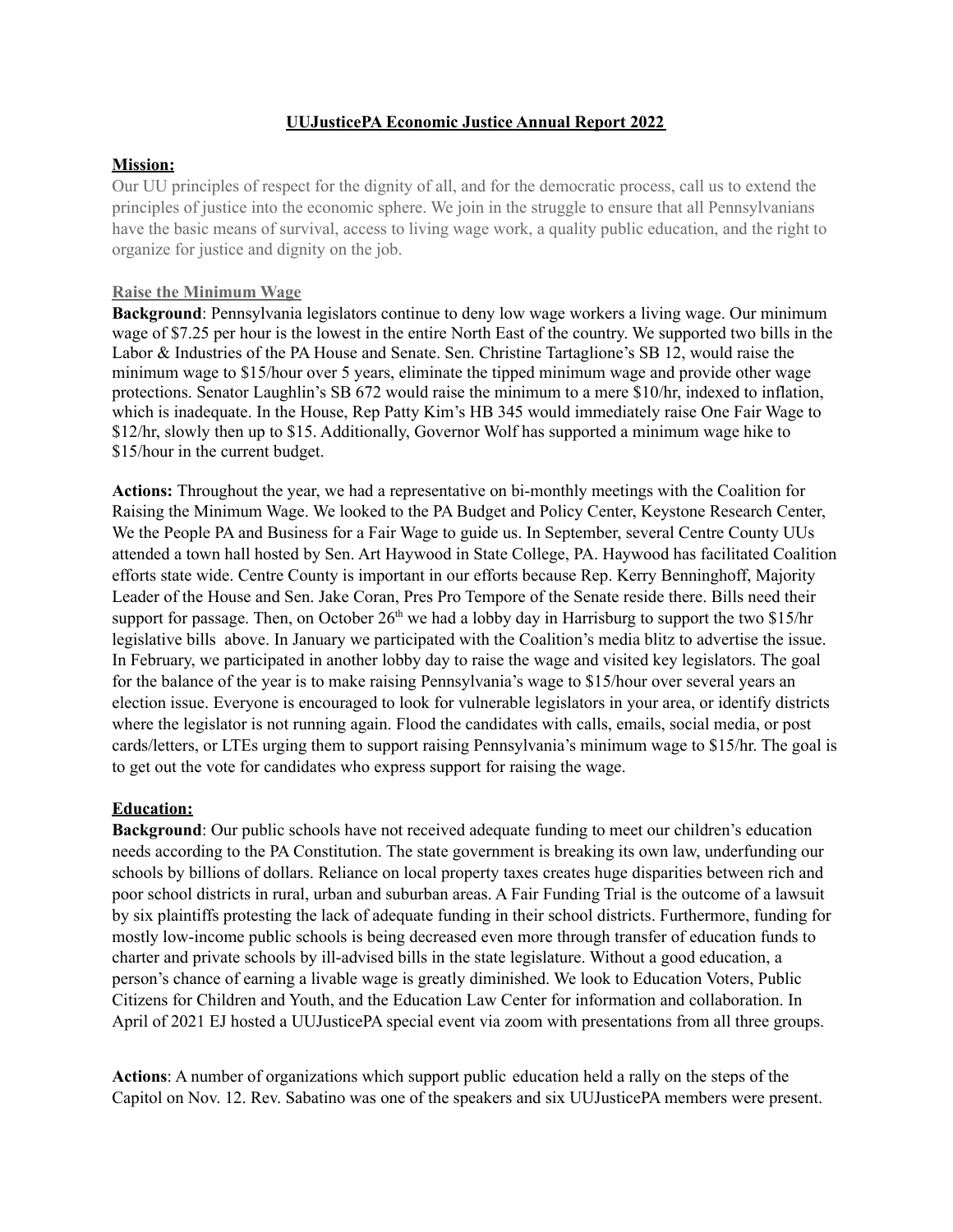We publicized the testimony of the trial. We have urged UUJustice members to contact their legislators to oppose two bills: SB 1 – Excellence in Education Act (also known as Educational Savings Accounts (ESA) Pennsylvania's version of vouchers) which would take even more money from the education budget for vouchers to private schools and SB 527 - an Automatic Escalator for EITC and OSTC Scholarships (vouchers). This legislation increases the tax credits for businesses who donate to private and parochial schools to provide scholarships with a 25% per year automatic escalator. It has now passed out of the Senate Education Committee. We support: HB 272 Comprehensive Charter School Law reform - Rep. Joseph Ciresi (D-Montgomery) - estimates will save school districts about \$229 million per year. It requires charter school trustees and administrators to live by the same financial and ethical reporting standards public school board members and school district officials live up to. We support Gov. Wolf's budget for the 2022-23 fiscal year with an unprecedented request for a \$1.75 Billion increase in public education. We urged legislators to support Gov. Wolf's education budget. Please join us for Education Lobby Day on May 24.

#### **Union**:

**Background**: One UUJustice member supported Kutztown University food service workers to form a union. She reminded us that when union jobs are created, we all do better. The prevailing wage rises when union membership rises. Yet, efforts to prevent workers from forming unions exist. Therefore, the Pro Act, which protects the right of American workers to organize, passed the House of Representatives in 2021, but has yet to pass the Senate. Often bills that pass the House and stagnate are taken up by state legislatures. But, so far L&I in Harrisburg has yet to touch the issue. **Action**: We urged members to by union-made products. Companies can be found at [union-made](https://aflcio.org/MadeInAmerica) in America. Also, we urged people to call their Harrisburg legislators and introduce a Pro Act in Pennsylvania.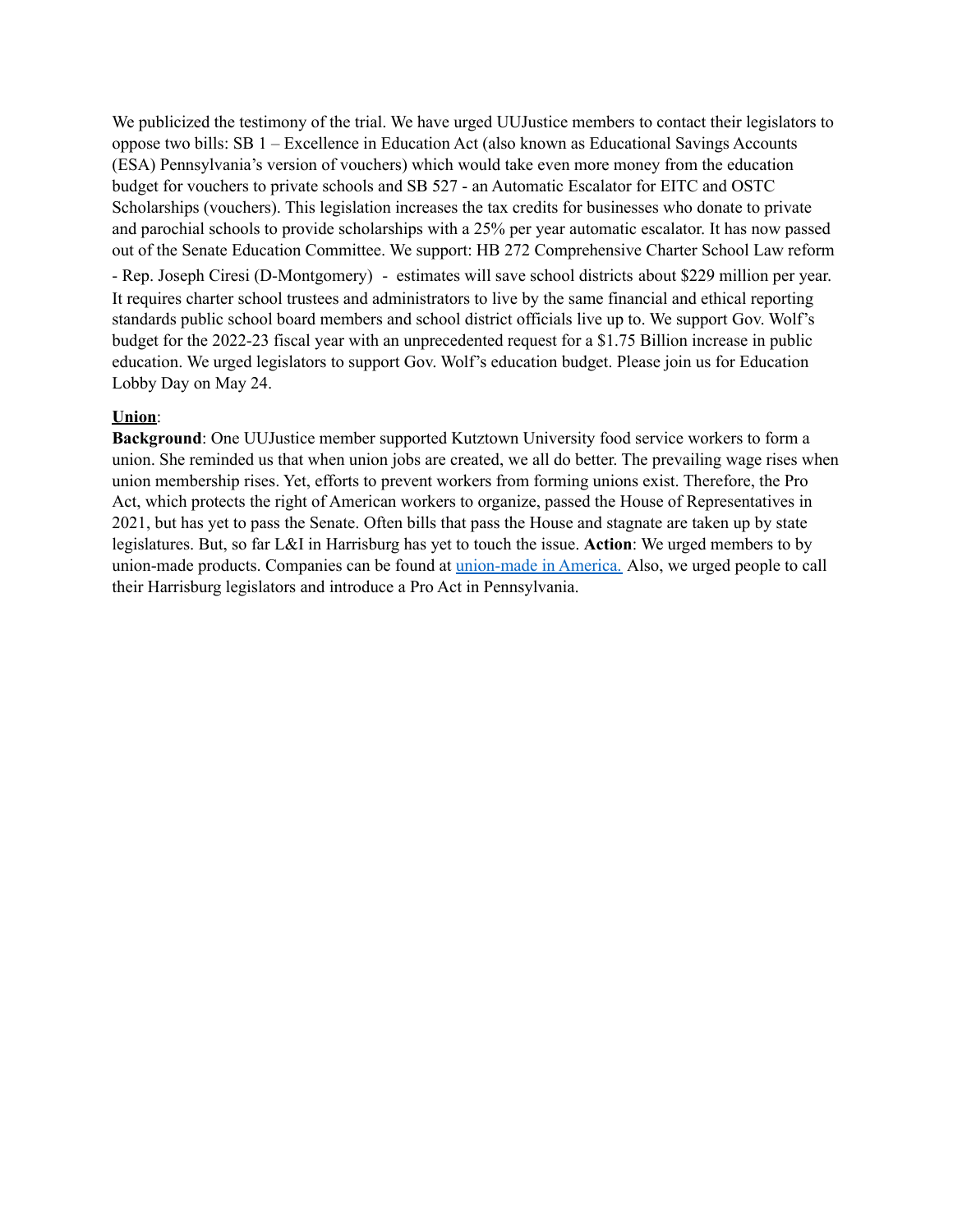## 2020 UUJPA Environmental Justice Team Report

In 2021, the EJ team continued to worked closely in Harrisburg with Better Path Coalition to call attention to the PA legislature and their failure to address climate change. We continued our protest of bogus hearings hosted by Rep. Darryl Metcalfe, chair of the House Energy and Environment Committee, who continues to invite testimony by climate deniers and representatives of the natural gas industry. Several UCH members joined Better Path Coalition in a disruptive protest at a recent pro-pipeline hearing held days after the IPCC reported a "code red" for humanity.

The EJ team held meetings with our representatives in support of RGGI, the regional greenhouse gas initiative.

A large commitment in the past several months has been the organization of the PA Climate Convergence, which will take place in Harrisburg June 11-13, 2022. The purpose is to call attention to our government's failure to acknowledge or address climate change.

The UU Congregation of Wyoming Valley has been engaged in protest against a proposed natural gas plant in Newport Township, Luzerne County. The Texas based company, Nacero, has been working with local politicians to pass laws favorable to plant construction, a \$6B project that uses fracked gas to produce gasoline.

Several EJ members across Pennsylvania work with Citizens Climate Lobby, the organization that lobbies for a national carbon fee and dividend, an important solution to address climate change.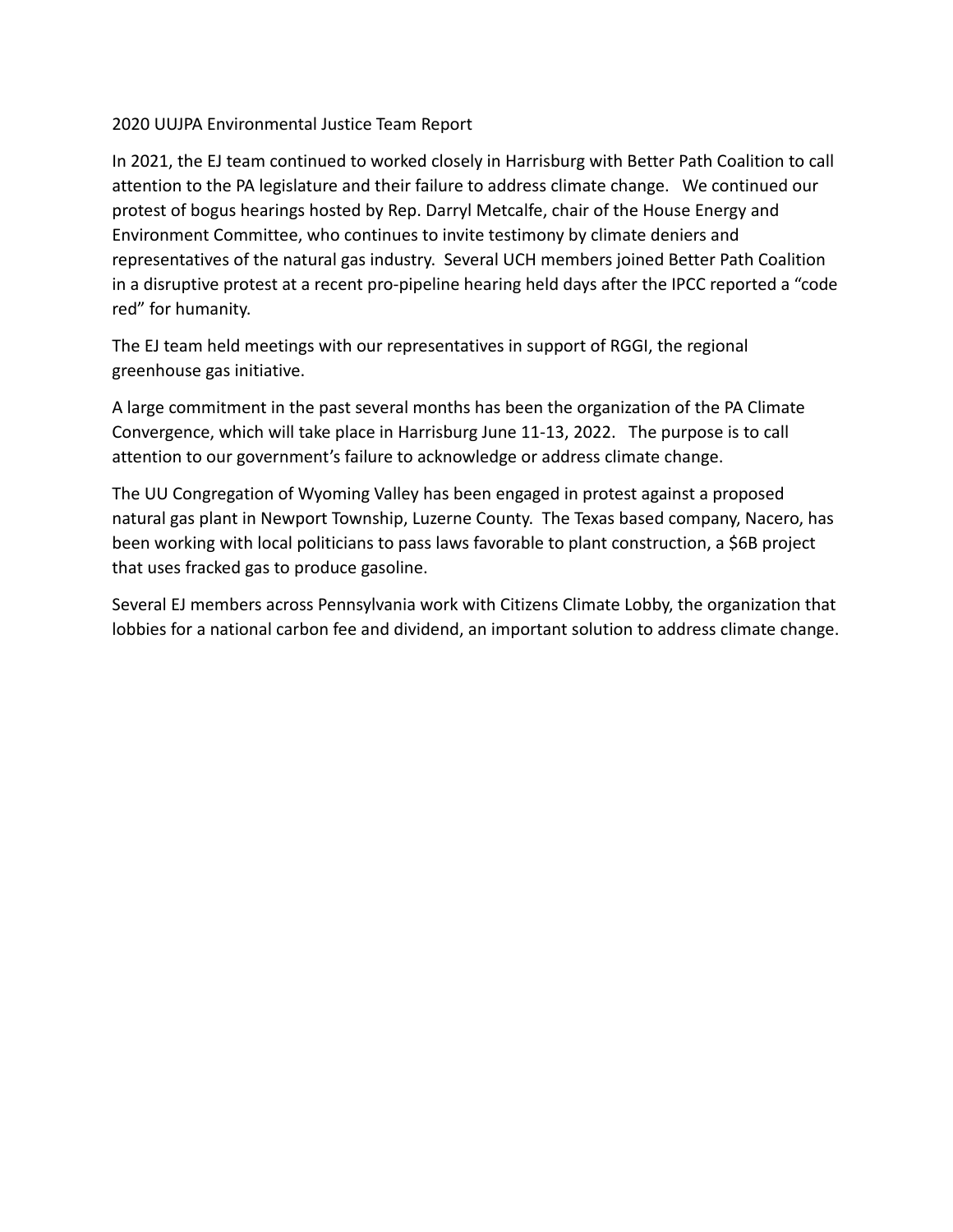# **Good Government Justice Team**

We continue to work to reform our dysfunctional state legislature in cooperation with FairDistrictsPA, League of Women Voters PA, March on Harrisburg, New Pennsylvania Project, and other allies. Our main focus is on redistricting reform, voting/election reforms and legislative rules reform.

Co-Chairs: Tom Ulrich & Neil Goldstein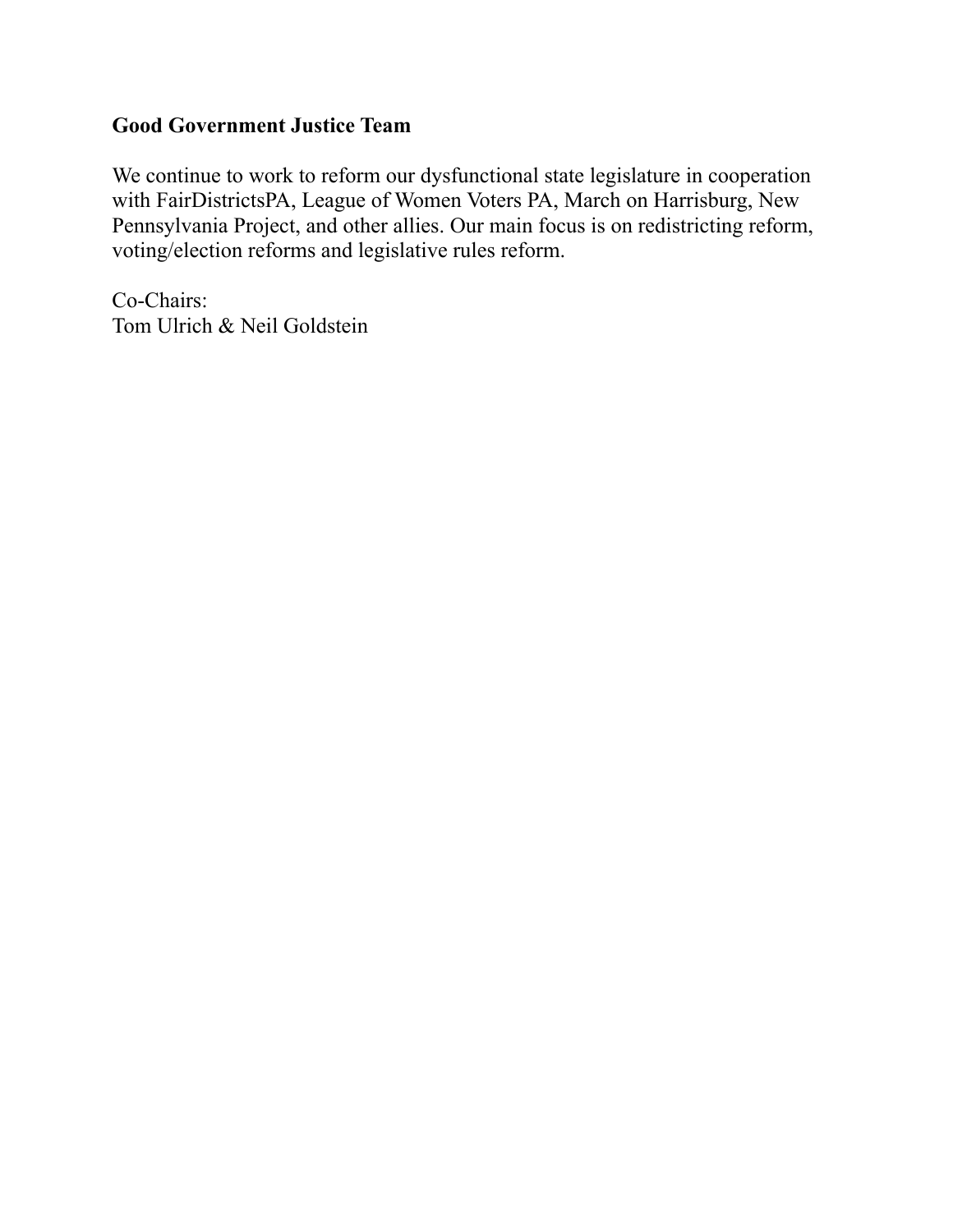## **UUJusticePA Gun Violence Prevention Team: 2021-2022**



Gun Violence continues to be a blight that modern society is experiencing daily. We realize that no area of PA is free of the tragedy of firearm injuries and deaths, and our UUJusticePA group continues to spread the message that Gun Violence is a nation health and safety epidemic, with over 45,000 nationally and 1,700 in PA killed per year.

Our UUJusticePA group experienced the value of working as coalition partners this year, culminating in combining Advocacy Day with CeaseFire PA and other GVP groups as we descended on Harrisburg intent on spreading the message of Gun Safety with our legislators on April 26<sup>th</sup>. We met with 3 PA Representatives and dropped into the office of two more, culminating in this photo op with fellow UU and PA Rep. Dianne Herrin. We realize that talking to most elected Democrats is mainly 'preaching to the choir,' and to get any good gun bill passed, Republicans who control the PA Assembly, need to be a part of the solution.

We focused on one local Republican in Chester County with our postcard messaging, concentrating on ERPO, or Extreme Risk Protection Order, which helps loved ones protect their gun owning relative when in crisis by having the court take his or her gun away temporarily, until the crisis passes. Republican Todd Stephens wrote the ERPO bill in the PA House, and spoke effectively on Advocacy Day about his bill. We will continue to push ERPO with Republicans, and other common sense measures that are part of the Common Agenda coalition messaging organized by CeaseFirePA.

Our team features members from across the state, including Philadelphia, Pittsburg and Erie. However, our growth in our group is relatively stagnant, so we hope to find ways to outreach the UU congregations with more participation in the upcoming year.

Spread the Peace, Tom Buglio – UUJusticePA Gun Violence Prevention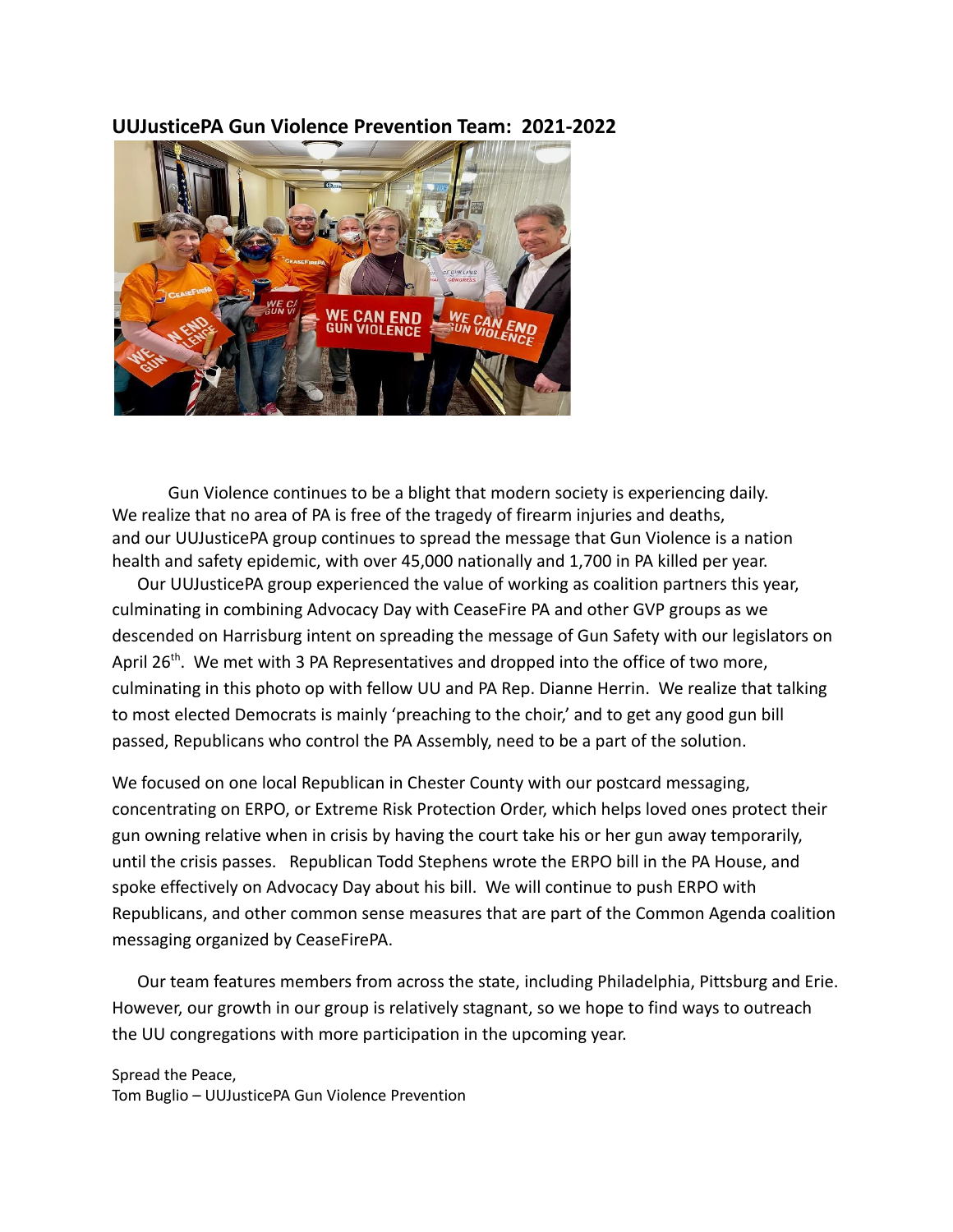## **2021 Annual Report - Reproductive Justice Team**

## Team Mission

The Reproductive Justice Team supports and advocates for legislation that gives people the right to have or not to have children, improves maternal and child health, provides for safe and healthy environments in which to raise children, and supports the rights of individuals to express their sexuality without fear of oppression.

## Highlights from the past year

The past year has been an especially busy year for our team and for reproductive justice in general. We continued to be concerned that many PA legislators seemed bent on pushing their anti-abortion views. Their most recent tactic is to amend the PA constitution to say that life begins at conception and to open the door to criminalize abortion.

Highlights from the past year include the following:

- We sent out several action alerts to oppose anti-abortion bills and support other bills such as the Family Care Act.
- We developed a new team logo and revamped the team webpage.
- In April 2021, team members watched online with horror the House Health Committee hearing about abortion, during which misinformation about crisis pregnancy centers, abortion, and medication abortion reversal was presented.
- In June , one of the team co-chairs gave a presentation to the Cumberland Valley Social Justice Committee.
- The November 3<sup>rd</sup> UUJusticePA All Team meeting featured Amal Bass, Director of Policy and Advocacy with the Women's Law Project, speaking about "Intersectionality of Reproductive Justice and Economic Justice."
- On November 9, many of us went to the Capitol and advocated for bills to address maternal morbidity, workplace accommodations for pregnant people, the Family Care Act and other bills in support of women and families. We met with Rep. Kathy Rapp, Chair of the House Health Committee, a staunch supporter of anti-abortion legislation, as well as several Democrats who support our mission.
- In December 2021, a team member's letter to the editor about our visit with Rep. Rapp was published in the Times Observer.

### 2022 Goals

With the overturning of Roe v. Wade likely this year, people are in dire straits of losing their right to choose whether or not to have children at both the PA and federal levels, no matter the circumstances of the pregnancy. We believe our actions are important and we intend to continue actions recommended by Planned Parenthood, the Women's Law Project, and other groups that support the right to bodily autonomy. We will continue our fight against the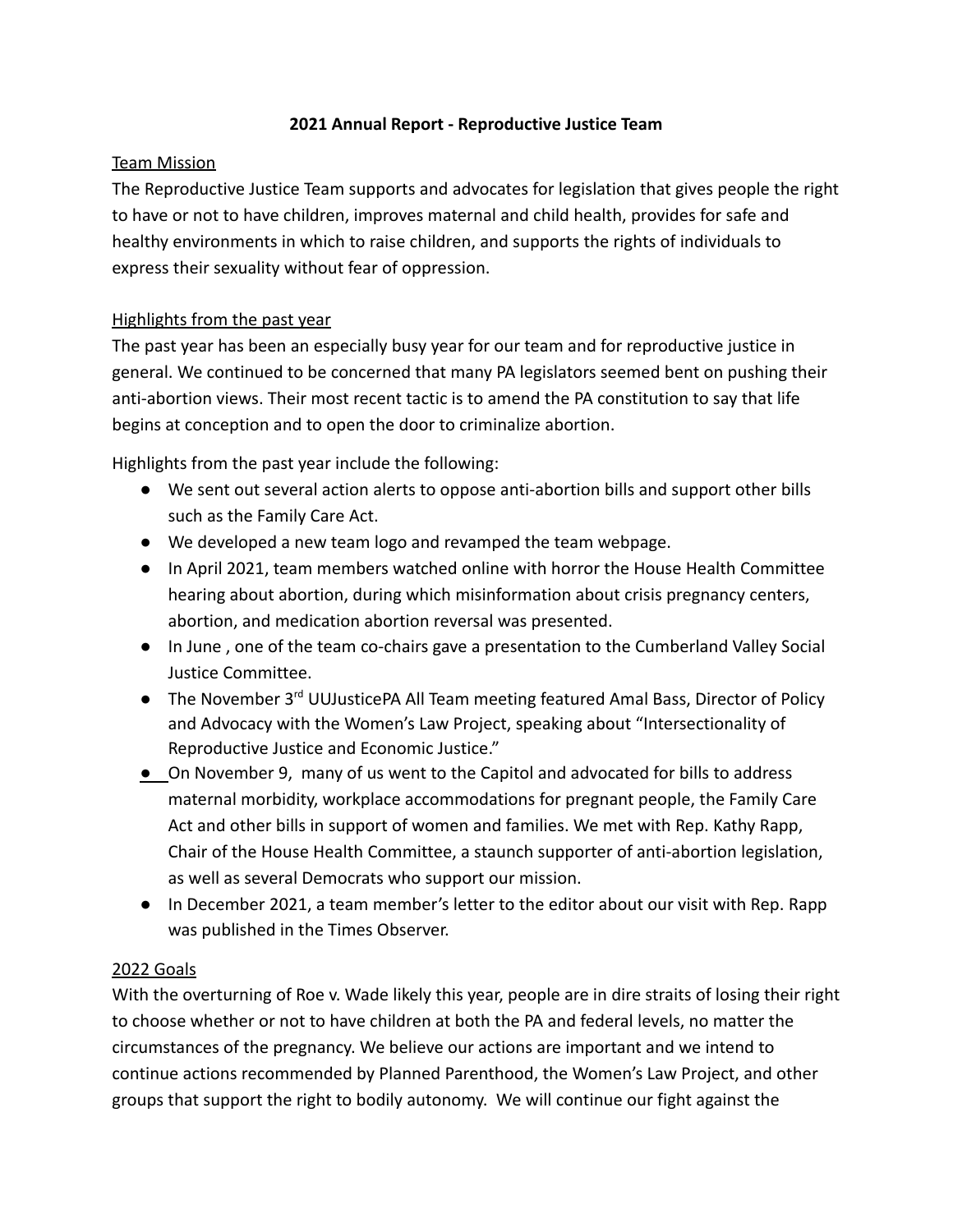anti-abortion bills in PA, the attempt to amend the PA constitution to outlaw abortions, and we will keep promoting bills that help girls, women, pregnant people, and families, such as the family care act, evidence-based sex education in schools, and improved access to contraceptives, maternal and postpartum health care. In addition, we will help to get out the vote to elect a Democratic governor, our primary barrier against the so called "pro-life" far right extremist in the PA General Assembly.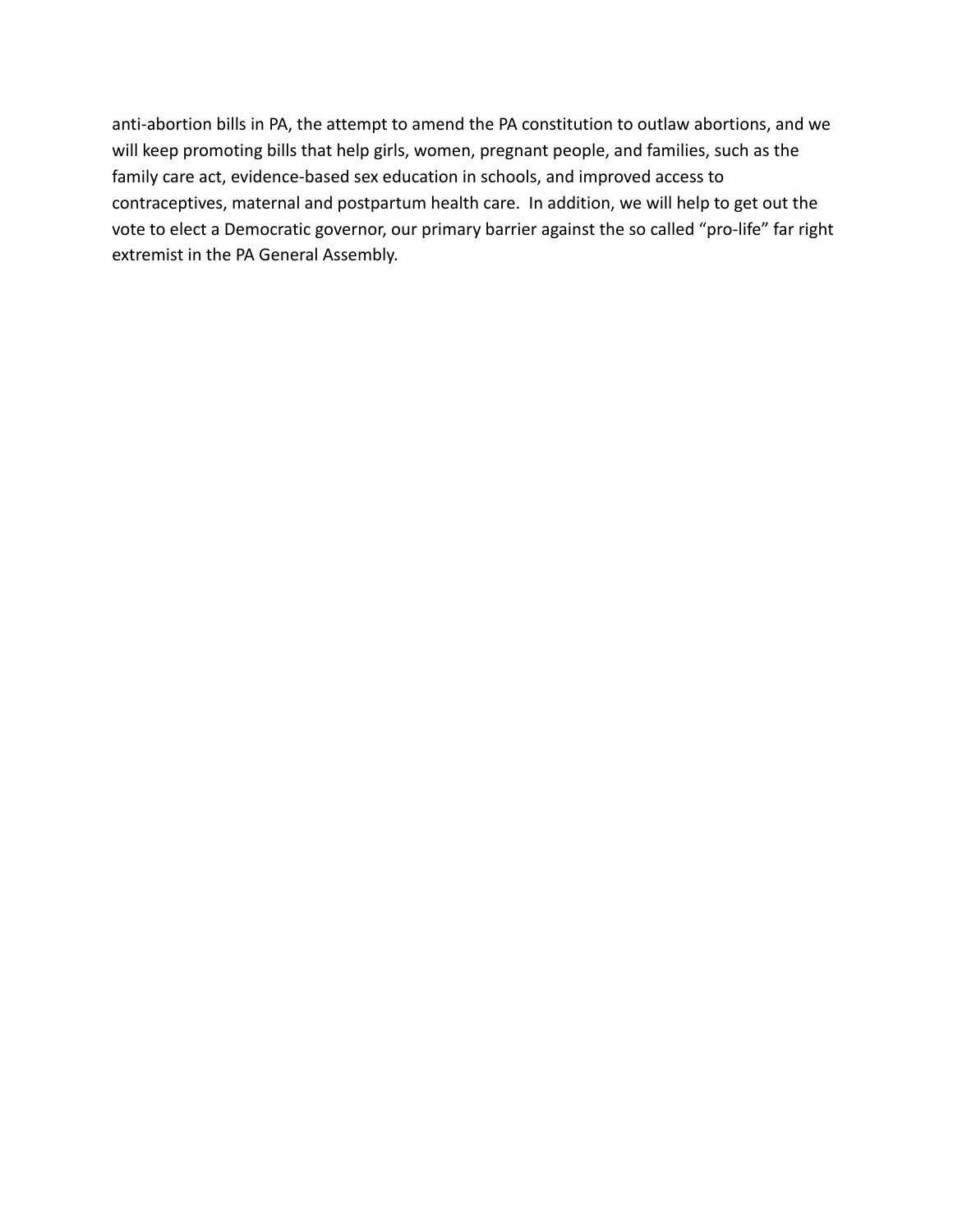| 2022 Proposed Combined Budget (for internal use only) |                |
|-------------------------------------------------------|----------------|
|                                                       |                |
| 2022 Budgeted Income                                  | 2022 Projected |
| <b>Supporter Contributions</b>                        | \$45,000       |
| <b>Ministers</b>                                      | \$1,000        |
| <b>Supporting Congregations</b>                       | \$5,500        |
| Anonymous                                             | \$10,000       |
| <b>Bonnet Donation</b>                                | \$10,000       |
| <b>New Grants &amp; Funding Sources</b>               | \$15,000       |
| <b>UUA Program Fund</b>                               | \$16,000       |
| <b>Walter's Grant</b>                                 | \$9,800        |
| The Universalist PA Con                               | \$1,500        |
| <b>Total Budgeted Income</b>                          | \$113,800      |
|                                                       |                |
| <b>2022 Budgeted Expenses</b>                         |                |
| <b>Wages &amp; Expenses</b>                           |                |
| Director                                              | \$41,880       |
| Reimburseable Expenses                                | \$3,600        |
| <b>Congregation Liaison</b>                           | \$8,840        |
| <b>Administrative Assistant</b>                       | \$17,680       |
| Payroll Tax & Expense                                 | \$7,500        |
|                                                       | \$79,500       |
| <b>Professional Expenses</b>                          |                |
| Accounting                                            | \$3,600.00     |
| <b>Workers Comp</b>                                   | 652            |
| Dir Expense Acct                                      | 1,500          |
| <b>Board Expense Acct</b>                             | 1,500          |
| Lobby Registration                                    | 600            |
|                                                       | \$7,852.00     |
| <b>Tech Support Expenses</b>                          |                |
| <b>CUUSAN dues</b>                                    | \$1,000        |
| Website                                               | \$3,000        |
| Web Management & SM                                   | \$5,000        |
| Print & Video Mkt                                     | \$2,000        |
| Blue Host & Domain                                    | \$468          |
|                                                       | \$11,468       |
| <b>Conferences</b>                                    |                |
| <b>General Assembly subsidies</b>                     | \$500          |
| <b>Prof Dev Conference</b>                            | \$300          |
| <b>Justice Team Expenses</b>                          | \$500          |
|                                                       | \$1,300        |
| <b>Contributions to Orgs</b>                          |                |
| Contribution to                                       | \$650          |
|                                                       | \$650          |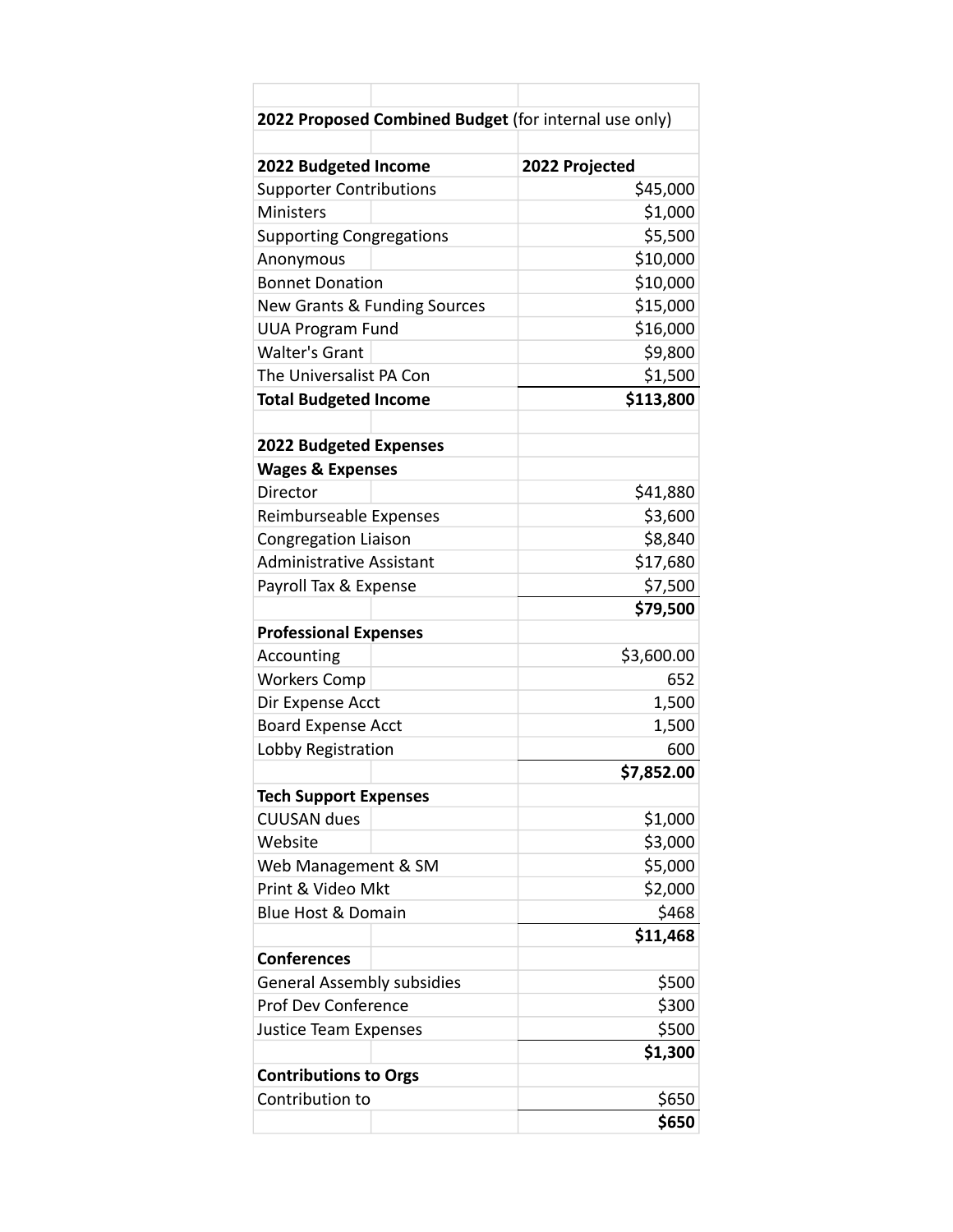| <b>Supplies</b>                |  |             |
|--------------------------------|--|-------------|
| Postage                        |  |             |
| <b>Office Supplies</b>         |  |             |
| <b>Office Printing</b>         |  |             |
|                                |  | \$2,500.00  |
|                                |  |             |
| <b>Expense Reimbursement:</b>  |  |             |
| Director Travel                |  | \$1,500     |
| Lobbying Expenses              |  | \$14,500    |
|                                |  | \$16,000    |
|                                |  |             |
| <b>Events</b>                  |  |             |
| <b>Annual Meeting May 2022</b> |  | \$2,000     |
| Advocacy Day Nov 2022          |  | \$1,000     |
| In-person Board Meetings       |  | \$500       |
|                                |  | \$3,500     |
|                                |  |             |
| <b>Total Budgeted Expenses</b> |  | \$122,770   |
| <b>Total Budgeted Income</b>   |  | \$113,800   |
| <b>Net Gain(Loss)</b>          |  | $-$ \$8,970 |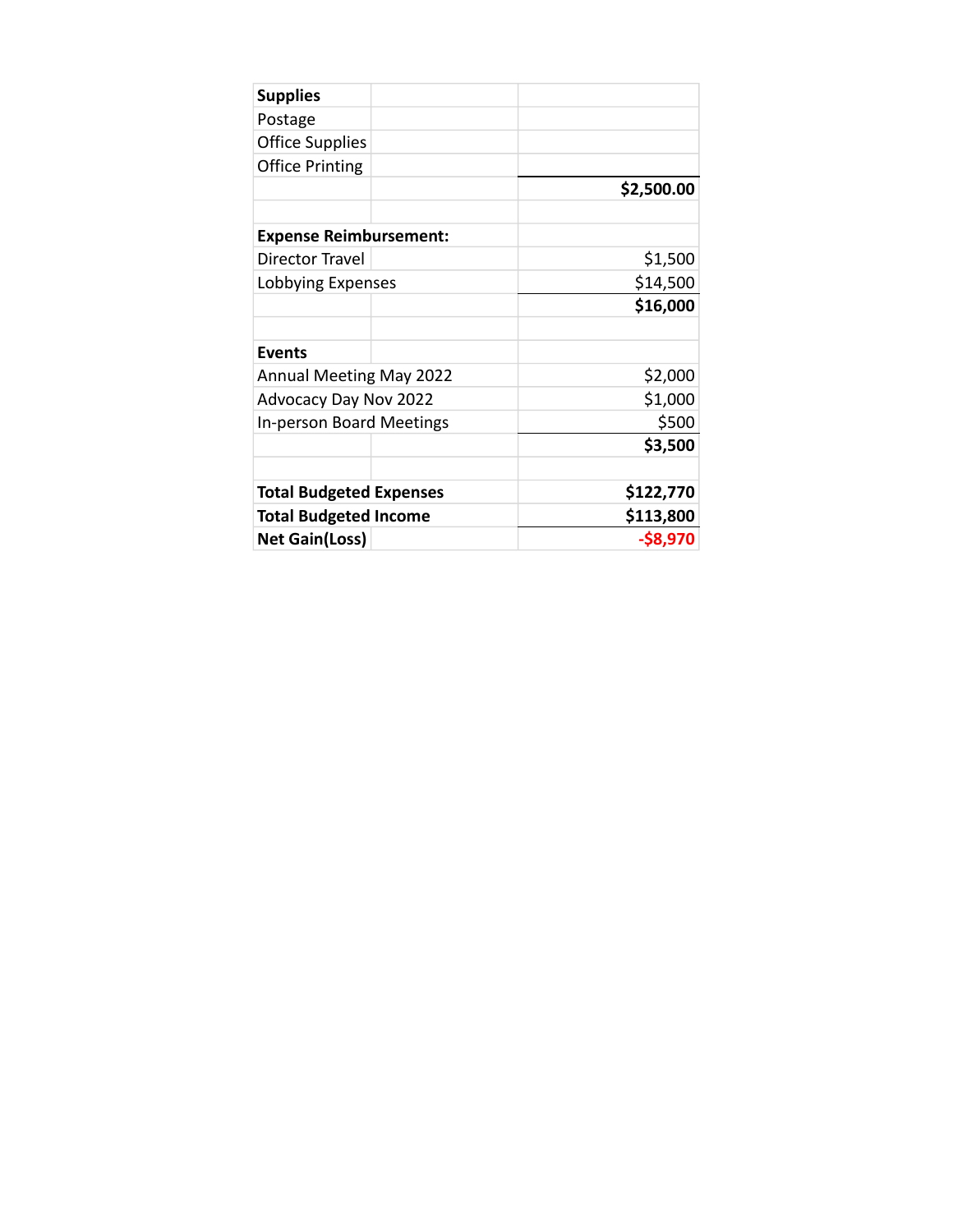## **DONORS MAY 1, 2021 THROUGH MAY 17, 2022 \*THANK YOU ALL!!**

Cordell Affeldt Stuart Greenberg Catherin Palmquist Donna Alcorn Annabel Grote Dick Palmquist Kathy Alston Debra Hager Jim Palmquist Judith Andronici Nancy Hagerty Kimberley Parsley Carol Ballance Kathryn Haldeman Cheryl Parsons Marie Bare Gregory Handlos Fatima Patel Mary Barnes Craig Harris Barbara Pearce Kathy Beatty Helge Hartung Jessica Pearlman GORDON BERGSTEN Stuart Hastings Joan Pelc MARTHA BERGSTEN Barbara Hemmendinger Liz Perkins Linda Bernstein William Henderson Jan Phillips Mark Bernstein Ruth Hendry Marcy Pitkin Karen Berry Karen Hicks Bruce Pollack-Johnson Brenda Black Stephen Hirtle Lynne Porterfield Gail Black Curt Hoganson David Powell Greg Blackman Devery Howerton Janice Prsdagno Roger Bove Marylin Huff Cheryl Rampelt Ruth Bowen Bill Hufford Berrie Randall Arnold Bradburd Diana Hull Madeline Rawley Julia Bradburd Dave Hunter Bob Redfern BARBARA M BROCK Barbara Hunziker Karen Reever Donald Brown Gail Ismart Tom Rendulich Dennis Brunn Paul Jacobs Katie Replogle Tom Buglio Nancy Jeffreys Christine Rhoads Wayne Bullaughey Louise Jencik Lynn Richards Gail Burgess Mary Ellen Johnson Michael Riesmeyer Michele Burton Janis Jones Dean Riishel Caron Carnahan Yusef Jones Patricia Rooney Jordan Carpenter Shobhana Kanal Jane Root Margaret Case Julie Kant Joanne Rose Linda Casey Robert Keck Simonne Roy Marguerite Caton Dana Kelley Diane Rusch James Cavenaugh Sara Kelley Karen Rutigliano Walt Ceglowski Debby Kern Jane Rutledge Alex Chang Glenn Klepac Joan Sabatino Kristina Church Mary Kowalski Paul Schlenker Deb Ciamacca Charles Kress Lindsay Scott Wanda Clark Scott Kuhn Paul Seelaus Caryl Clarke Darlene Kvaternik Ann Seidman Bill Clinton Amy Jo Labi-Carando Eileen Senn Mary Clinton Donald Lancaster Pamela Seres David Cohen Patricia Lathrop Pamela Shadzik Elizabeth Cook David Leaman Celia Sharp Peter Cooke Mardys Leeper Joe Shaughnessy

Peter Adams Jennifer Gould Linda Pallay

Martha Copithorne Malinda Levis Maggie Sheffler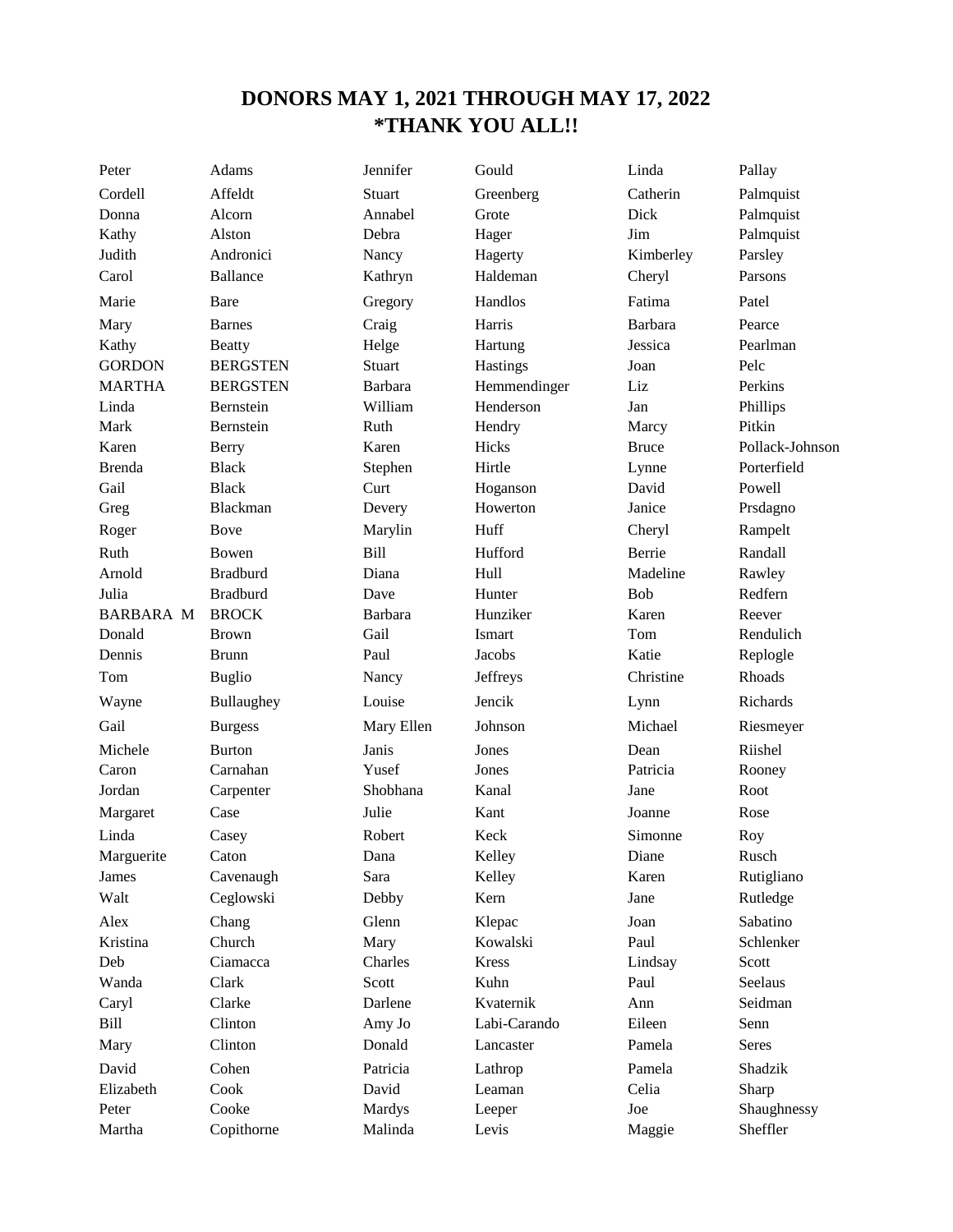| Kathleen        | Cosgrove         | Carol          | Lieber           | Pamela        | Short          |
|-----------------|------------------|----------------|------------------|---------------|----------------|
| Elizabeth       | Crane            | mark           | liichty          | Susan M       | Silverstein    |
| Walt            | Cressler         | Jerome         | Lindauer         | Roy           | Simmons        |
| Cynthia         | Crowner          | Susan          | lithgoe          | McKinley      | <b>Sims</b>    |
| Carol Fern      | Culhane          | <b>BARBARA</b> | <b>LITT</b>      | Marianne      | Smith          |
| Arthur          | Curtze           | Nancy          | Lloyd            | <b>Steve</b>  | Snell          |
| <b>THOMAS</b>   | <b>CUSICK</b>    | Deborah        | Lord             | <b>GLORIA</b> | Spicer         |
| Joshua          | Cysyk            | Phillip        | Lubitz           | Lori          | Spring         |
| Keith           | Dallara          | Mary Lynn      | Lynch            | Kay           | Stephenson     |
| Madeline        | Darnell          | Lois           | Madden           | Tara          | Stephenson     |
| lee             | dastur           | Pam            | Magidson         | JD            | Stillwater     |
| John            | Davies           | Diane          | Maguire          | Kim           | Stone          |
| Justin          | Davis            | Claus          | Makowka          | Carol         | Stowell        |
| Patricia        | DeBrady          | Jody           | Malloy           | Robert        | Streitel       |
| Mary            | Desmone          | Mary           | Marger           | <b>Becky</b>  | Studer         |
| Mary C          | Desmone          | Michael        | Mark             | Rebecca       | Studer         |
| Thomas          | DeWall           | Rachel         | Mark             | Edie          | Swihart        |
| Sayre           | Dixon            | <b>Bruce</b>   | Marks            | Karen         | Sykes          |
| <b>MARGARET</b> | <b>DOBRINSKA</b> | Valerie        | <b>Marks</b>     | Ruth          | Thomas         |
| Kevin           | Donahue          | Yvonne         | Marlier          | Susan         | Tachau         |
| Paul            | Duryea           | William        | Maruca           | Robin         | Tartaglia      |
| William         | Edwards          | Agnes          | Masny            | Beth          | Taylor         |
| Melissa         | Egbertson        | Eleanor        | Mayfield         | Carol         | Taylor         |
| Ebe             | Emmons           | Andrea         | McGuire          | Ruth          | Thomas         |
| Chris           | Eng              | Phyllis        | McNeal           | Thomas        | Ulrich         |
| Craig           | Farr             | Alan           | McPherson        | Stephanie     | Vogel          |
| <b>Travis</b>   | Ferrell          | Anita          | Mentzer          | Joan          | Vondra         |
| Sharon          | Fichthorn        | Matt           | Merriman-Preston | Roxanne       | Ward           |
| Eva             | Finney           | Midge & David  | Miles            | Barbara       | Weber          |
| Danielle        | Foley            | Joseph         | Miller           | Shane         | Weber          |
| Anne            | Ford             | <b>Bob</b>     | Mitchell         | Gertrude      | Wendt          |
| Cris            | Frick            | Rosemarie      | Monaco           | Daniel        | Wert           |
| Richard         | Fritzson         | Judith         | Moore            | Nancy         | Weston         |
| Stephen         | Fuegi            | Alice          | Moyer            | Keith         | Wetzel         |
| Joan            | Fulton           | Elizabeth      | Mullaugh         | Jenette       | Wheeler        |
| Sandra          | Fulton           | Patricia       | Murray           | Richard       | Williams       |
| Robin           | Garrett          | Vibhat         | Nair             | Judy          | Wilson         |
| Wendy           | Gebb             | John           | Nee              | Karen         | Wolf           |
| Gary            | Geoghegan        | Linda A        | Noble            | Stephen       | Workman        |
| Gerard          | Giess            | Natalie        | Noble            | <b>Bruce</b>  | Wyman          |
| Ron             | Gilbert          | Michelina      | Olmstead         | Janette       | Wyman-Babikian |
| Lilly           | Gioia            | Eric           | Orts             | Michele       | Yerger         |
| Neil            | Goldstein        | Priscilla G    | Osgood           | Matthew       | Zency          |
| Luana           | Goodwin          | Bonnie         | Overholtzer      | Mary          | Zimmerman      |
|                 |                  | Susan          | Page             |               |                |

If any donors were missed, please contact ADMIN@UUJusticePA.org.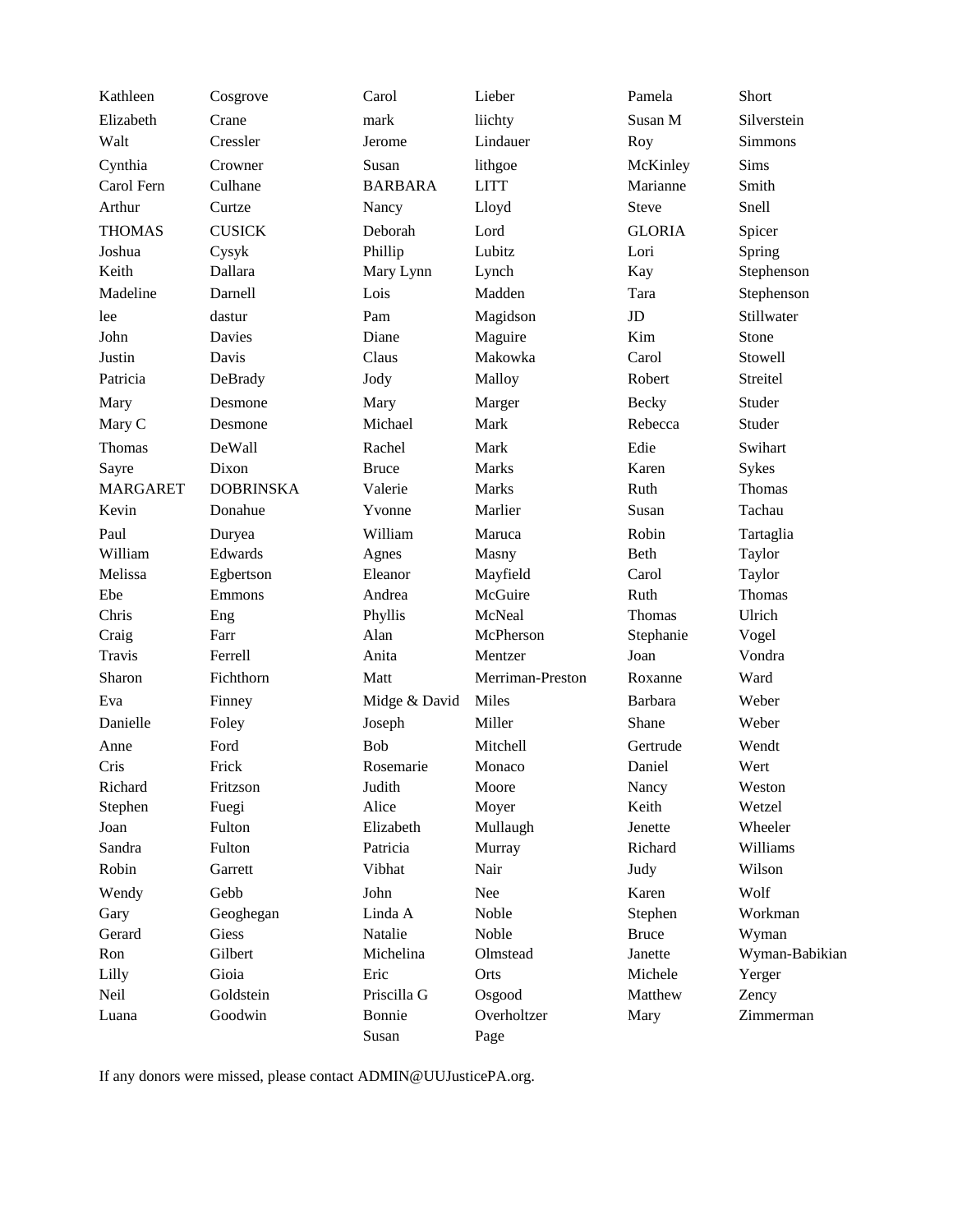## **SUPPORTING CONGREGATIONS MAY 1, 2021 THROUGH MAY 17, 2022 \* THANK YOU ALL !!**

First Unitarian Universalist Church of Indiana Ginger Hill Unitarian Universalist Congregation The Unitarian Universalist Congregation of York The Unitarian Universalists of Gettysburg Unitarian Congregation of West Chester Unitarian Society of Germantown Unitarian Universalist Church of Delaware County Unitarian Universalist Church of Meadville Unitarian Universalist Church of the North Hills Unitarian Universalist Church of the Restoration Unitarian Universalist Fellowship of Centre County Unitarian Universalist Fellowship of Ligonier Valley Unitarian Universalists of the Cumberland Valley